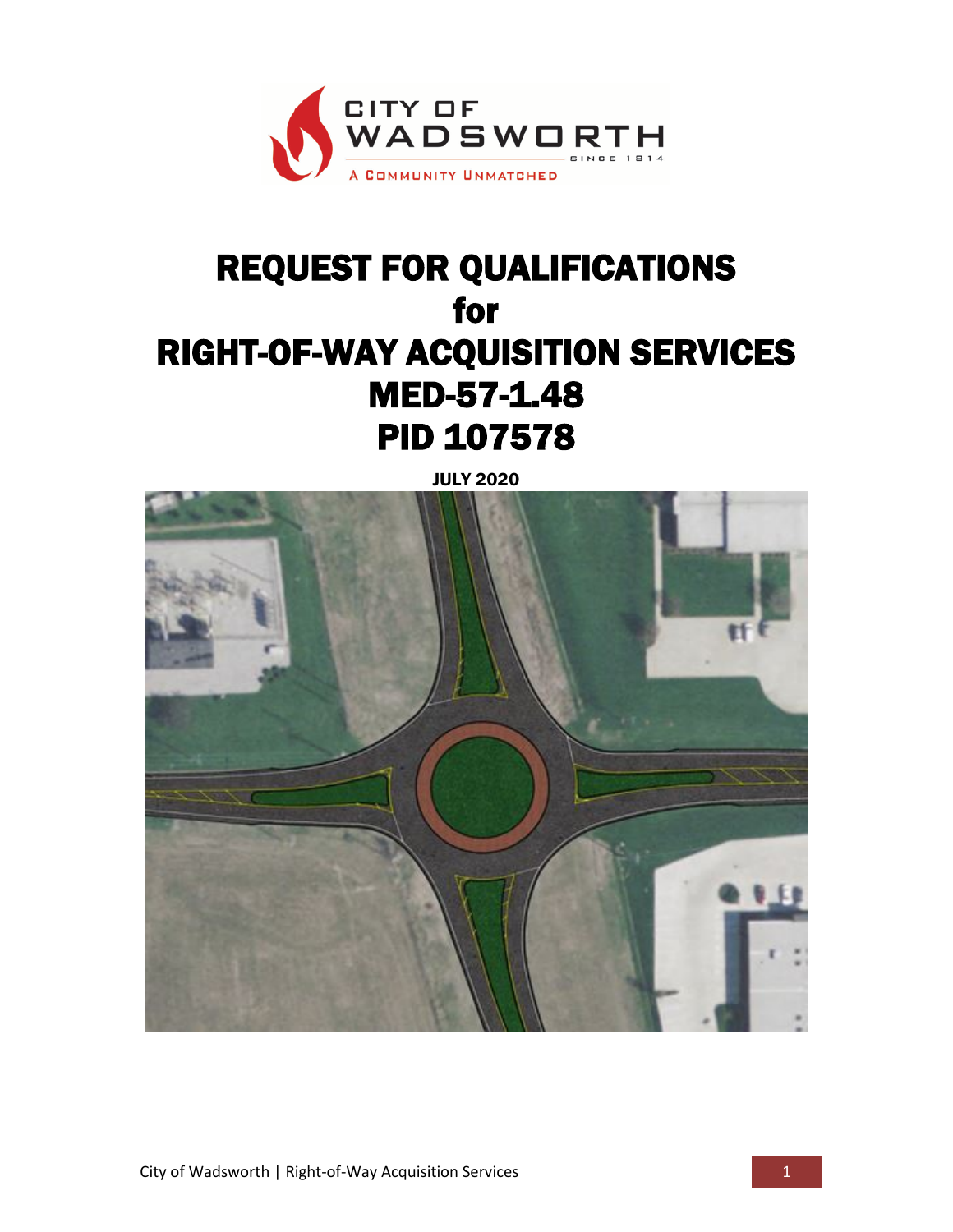*This page was intentionally left blank*.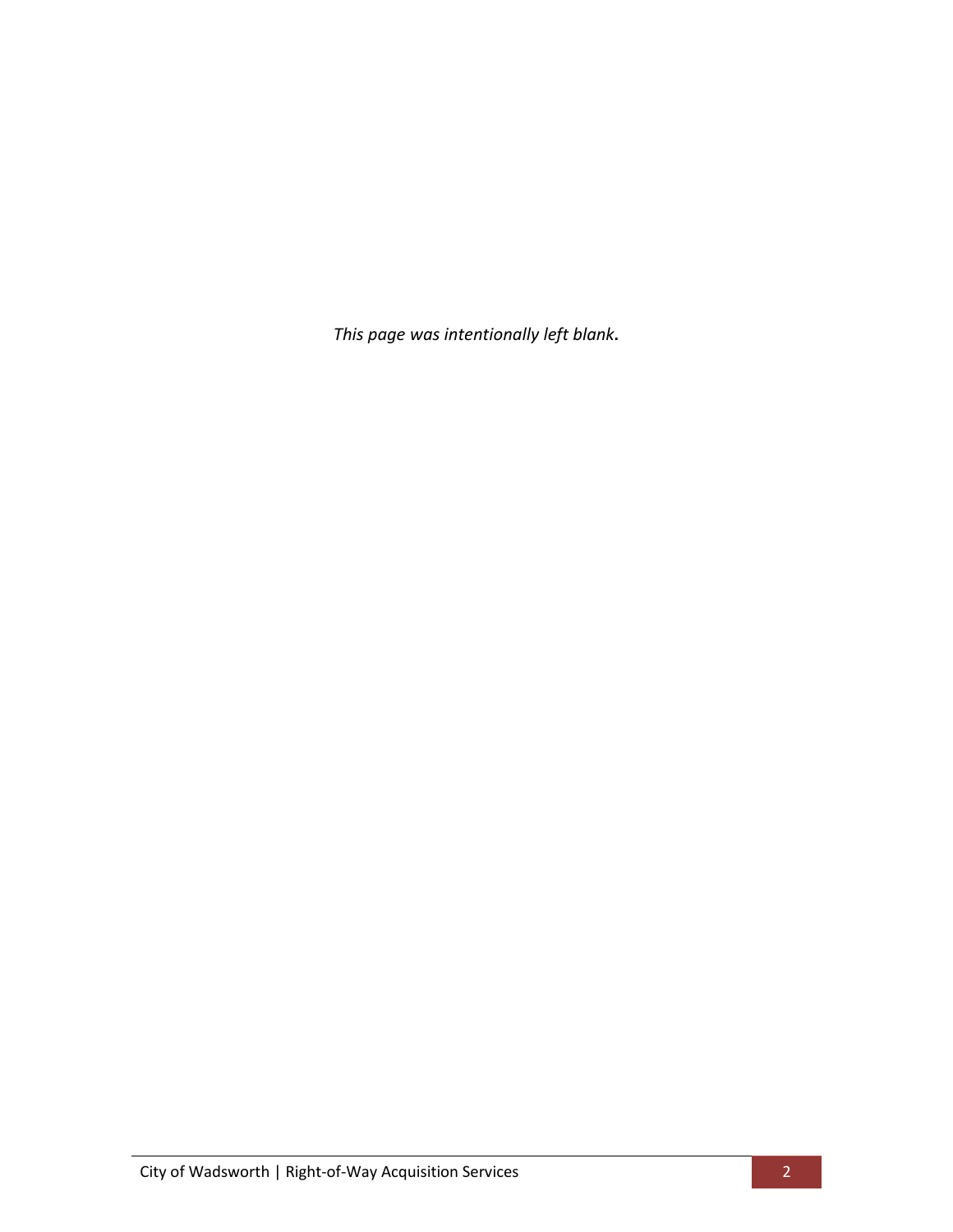# **INTRODUCTION & BACKGROUND:**

The City of Wadsworth (City) is designing a single lane roundabout at the intersection of SR57 and Seville Road. ODOT will be administering the construction contract. All ODOT and FHWA requirements for right-of-way acquisition will be followed.

One temporary easement will be needed during construction and is shown on the Rightof-Way plan.

The City is requesting proposals from ODOT pre-qualified consultants to provide acquisition services to acquire the required easement.

Two consultants will be selected from the submitted Statements of Qualifications.

One consultant will be selected to perform the following: Project Management for Right of Way Acquisition Services; Title Research; Value Analysis; Appraisal; Negotiation; Closing.

The other consultant will be selected to perform the following: Appraisal Review.

Please indicate which one you would like to be considered for, or indicate both.

It is anticipated that the selected consultants will be authorized to proceed August 2020.

Right-of-way acquisition services are to be complete and certified by December 18, 2020.

# **PROJECT LOCATION:**

The location of the project is at the intersection of SR57 and Seville Road.

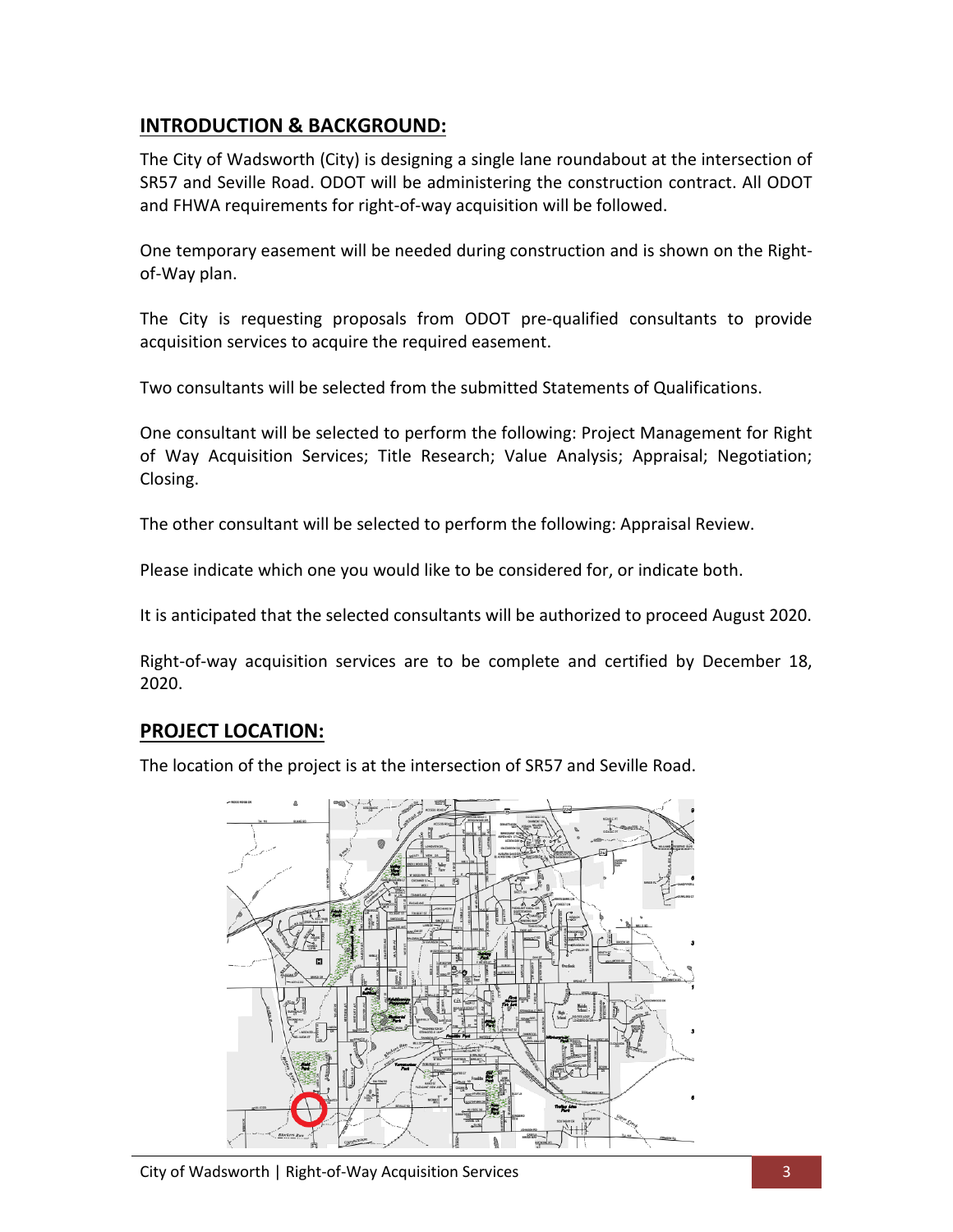# **SCOPE OF SERVICES:**

#### **Task 1: Project Management**

- 1. Project Management
	- a. Kick-off meeting A kickoff meeting/video call with City staff and the Consultant shall take place to define new and assess existing goals of the project including expectations, schedule, communication, etc.
	- b. As-needed telephone calls with the City's Project Manager
	- c. Identify project milestones and deliverables. Propose a meeting schedule to discuss milestones and present deliverables.
	- d. Status updates Written project status updates must be submitted a minimum of once per month. These short memo type updates should include percent complete for each task; key task activities performed over the period; budget, scope, or scheduling issues; key activities to be performed over the next period and upcoming milestone dates.

Deliverables: Project schedule and Status updates

### **Task 2: Preparation of Legal Instruments and Title Work**

Preparation of Legal Instruments: The selected Consultant shall be responsible for preparing all instruments and forms necessary for the acquisition of the parcel, including deeds, easements, contracts, letters, agreements and all other forms required. The selected Consultant will utilize ODOT Real Estate LPA Forms, unless otherwise authorized by the City of Wadsworth's representative. If other documents are to be used they will be provided by the City of Wadsworth and transmitted electronically to the selected Consultant. These items are required for the preparation of the legal instrument:

- A. Current owner(s) name and marital status including nka and aka per the current title report.
- B. Auditor's parcel number listing all parcels in the area to be acquired.
- C. Volume and page of the instrument through which the grantor claims title
- D. Surveyor statement and number
- E. Agreed compensation amount

Title Work: The selected Consultant shall search the public records concerning the titles to the highway parcels of such real estate in a form acceptable, and shall comply with the ODOT policy and procedures as set forth in the Office of Real Estate's Policy and Procedures Manual. All notes and reports are to be type written. The selected Consultant shall submit a written report as to each parcel by the agreed upon due date. In addition, each report shall include, to the extent that such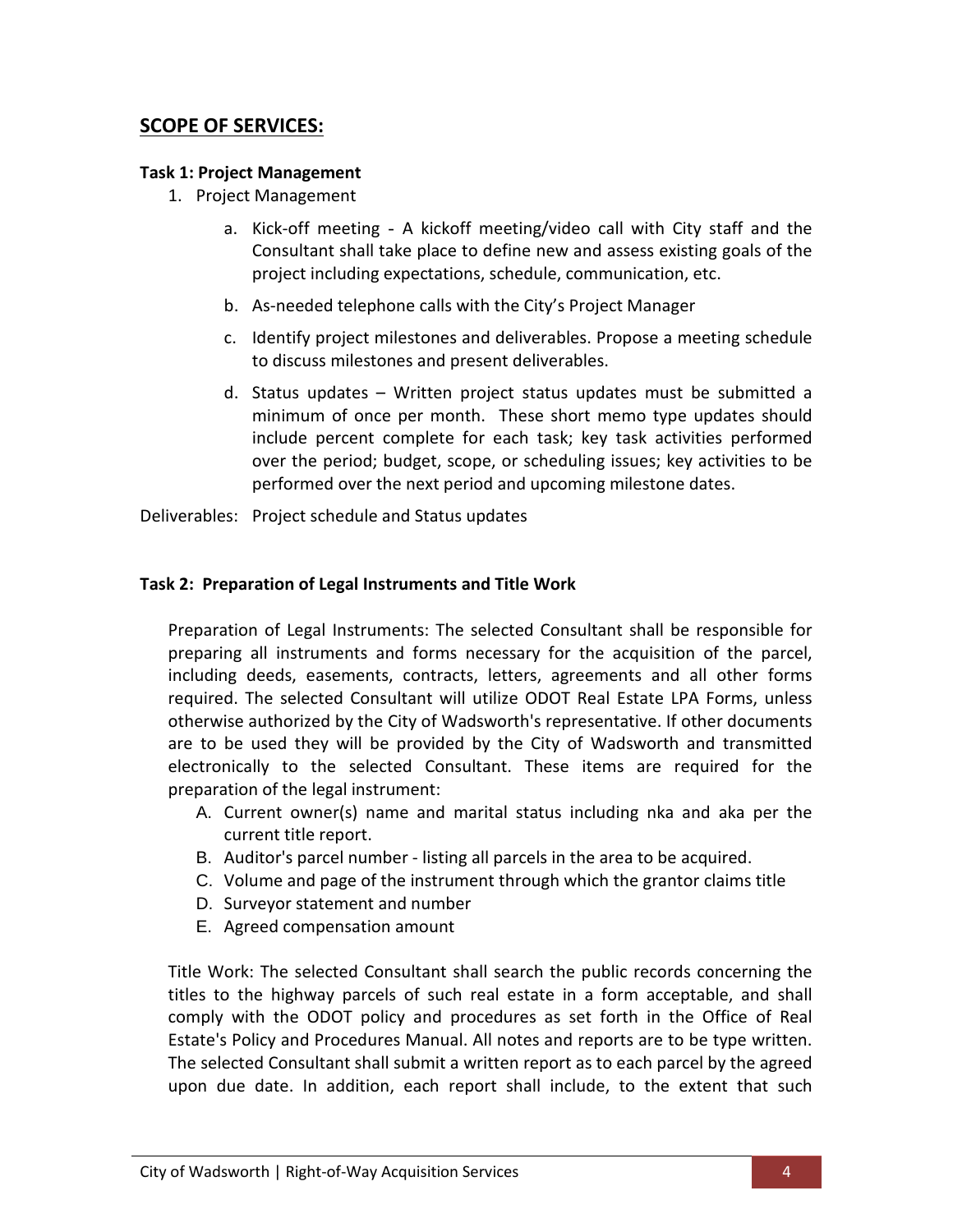information can be ascertained from a search of the public records relating to the title of said real estate, the following factual information:

- A. The name, address, telephone number and marital status of all record holders or holders of title, including partnerships. The marital status of each owner in the chain shall be included.
- B. The recorded deed description of the land or parcels of land which make up an owner's property which are used as a unit with the land taken for highway purposes, together with the recording reference and dates thereof, and any transfers for the period of time established at the task scoping meeting.
- C. The names and address of the owners of any encumbrances upon, or interest in, the real estate, such as mortgages, land contracts, leases, easements, rights of way, mineral rights or reservations, etc.
- D. Unsatisfied executions and living judgments, foreign or domestic, or pending suits of record in the courts of record, or on file in the Sheriff's Office or the Clerk of Courts Office of said county, which may affect said title to the real estate under examination.
- E. Any other tax liens, mechanic liens, recognizance, Division of Aid for Aged Liens, or any other infirmity, encumbrance, lien, or cloud on title disclosed by the public records of said county, including all tax assessing agencies within the county or district.
- F. The tax description, Auditor's parcel number, and current tax valuation, including statement of taxes, assessment liens, penalties, and interest, which have not been paid and are a lien.
- G. Copy of the Auditor's Card.
- H. Copy of the Tax Map
- I. Copy of the root deed for full title reports.

A sketch will be provided to the selected Consultant showing the parcel and each tract, where more than one contiguous tract of land is involved. The selected Consultant shall furnish title reports in the form of a Certificate, or Opinion of Title, for each parcel examined to the City of Wadsworth.

The selected Consultant shall review the title reports and chains against the right of way plans. Any discrepancies between the title and the plans shall be brought to the City of Wadsworth's attention.

Upon completion of the title reports, the selected Consultant shall provide the City of Wadsworth with a copy of the title report. Copying of the title report and reproduction cost shall be included in the overall cost for the Title Report. However, reproduction fees charged by a county will be reimbursed by the City of Wadsworth to the selected Consultant upon submittal of receipts.

Deliverables: Legal instruments required for acquisition; Title Report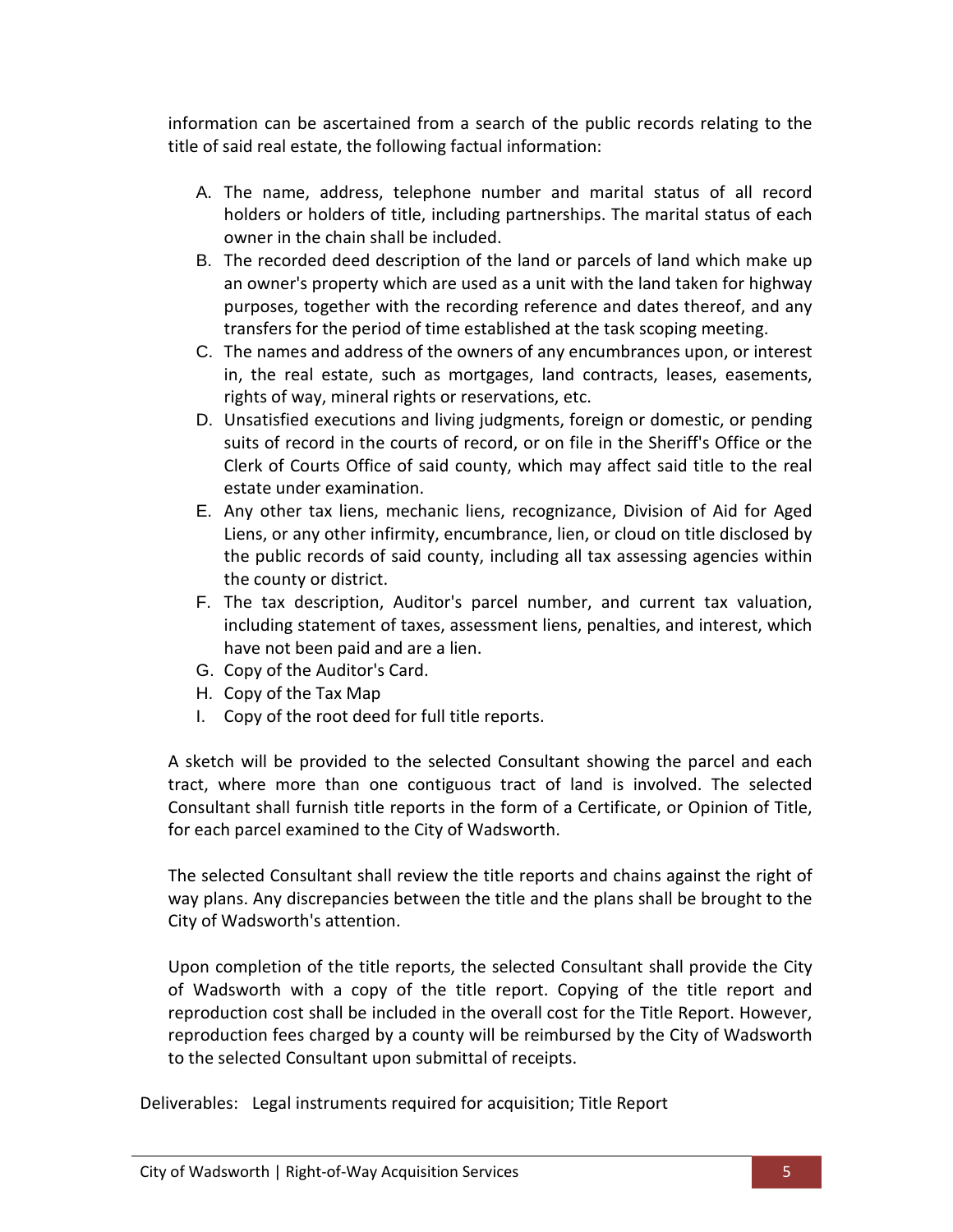#### **Task 3: Appraisal**

The selected Consultant will be responsible for all activities related to establishing the current fair market value of the property, utilizing whatever format and approach is appropriate to arrive at an opinion of value for the parcel to be acquired. The selected Consultant shall be responsible for all appraisal activities. All valuation activities shall be done in accordance with Title III of the Uniform Relocation Assistance and Real Property Acquisition Policies Act, USPAP and ODOT Real Estate Manual Section 4000 etc. seq. The appraisal format to be used for each parcel shall be in accordance with the schedule of appraisal. The selected Consultant shall also be responsible for the preparation of all "Red Books," additional (second) appraisals and appraisal revisions, when they are necessary and authorized. The selected Consultant shall be paid additional compensation per parcel for each "Red Book," additional (second) appraisal or appraisal revision. Additional (second) Appraisals are defined as additional separate independent appraisals prepared at the request of the City of Wadsworth to facilitate acquisition and/or appropriation. Appraisal Revisions are defined as changes made to previously prepared appraisals to reflect a change in the facts of a parcel (plan changes or incorrect deed descriptions, etc.).

#### Deliverables: Appraisal

#### **Task 4: Acquisition (Negotiations):**

The selected Consultant will perform all work necessary to negotiate with all affected landowners having an interest in the property to be acquired, with a maximum of three (3) visits per parcel. If conditions merit it may be necessary to ask the Cities Representative to be involved with this process as a property owner may request a meeting with either the City and/or Design Engineer/Surveyor. The selected Consultant shall be responsible for all acquisition activities. All acquisition activities shall be done in accordance with Title III of the Uniform Relocation Assistance and Real Property Acquisition Policies Act (Uniform Act), Section 163 of the Ohio Revised Code and Sections 5100-5700 of the ODOT Real Estate Manual.

In addition:

- A. All negotiator notes and reports shall be type written.
- B. The selected Consultant shall give a copy of the offer letter, plan summary letter and approved appraisal or the Value Analysis, to the property owner(s) when making the initial offer to the owner(s).
- C. The selected Consultant during the initial meeting with the owner(s) shall: Reference the date of the meeting on the Negotiation Report (RE-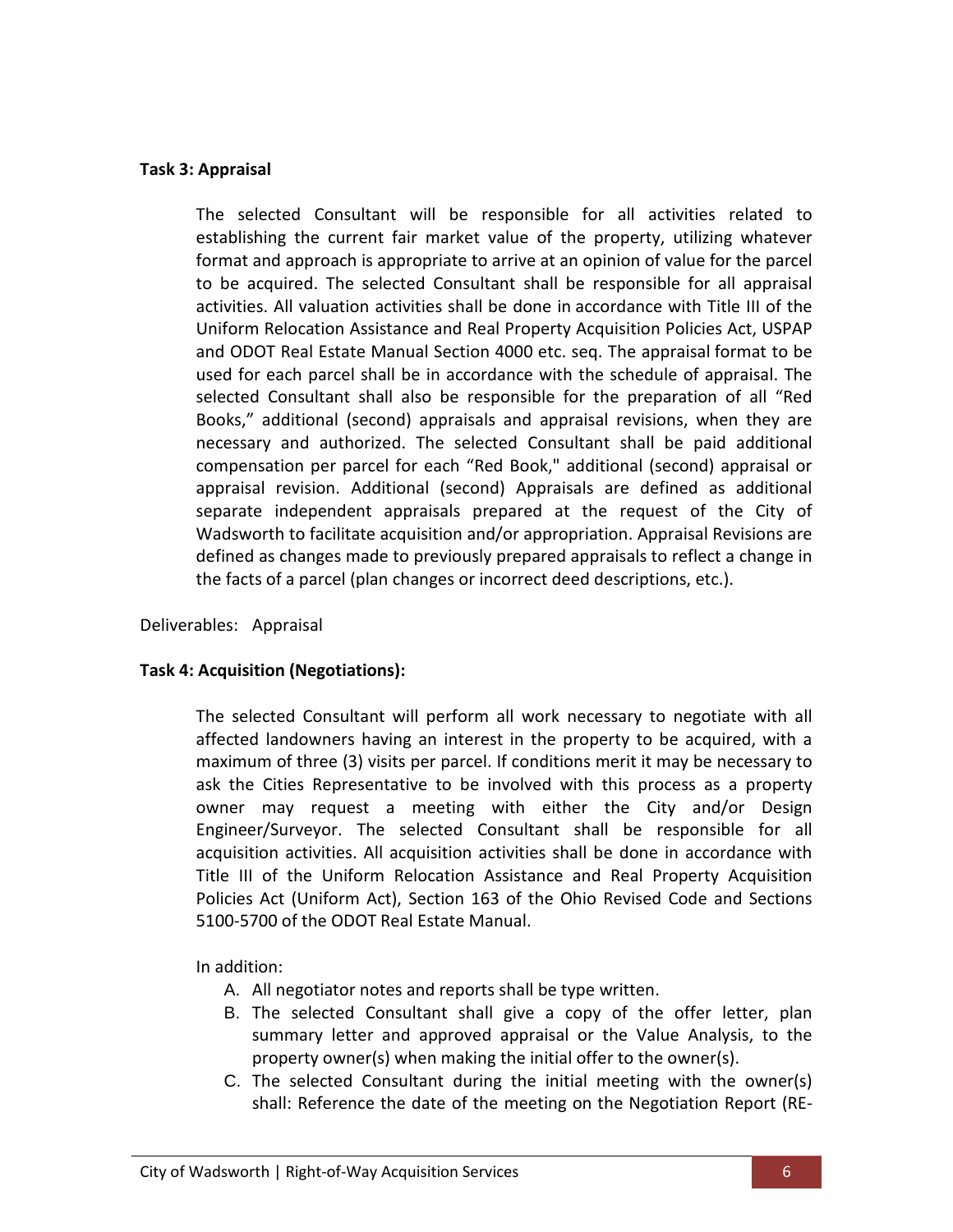60); Present the brochure "When ODOT Needs Your Property," and/or a prepared brochure provided by the City of Wadsworth; Verify the accuracy of the Title Report, especially ownership issues; Explain the right of way and construction plans to the owner(s); Explain the appraisal process; Explain the offer of the Fair Market Value Estimate (FMVE); Explain the property owner's appropriation rights; Explain real property tax procedures; If appropriate, explain structure retention. Document the owner's questions, issues and concerns.

- D. If appropriate, provide these negotiation services jointly with the relocation offer.
- E. The selected Consultant must ensure that the signed instruments are signed exactly as the names appear to include any applicable nka or aka name of the owner(s) on the instrument and that the forms are properly notarized.
- F. The selected Consultant shall obtain a signed IRS form W-9 from each property owner listed on the most recent title report. No letters of assignments shall be used.
- G. Retention values for structures or any other items shall be prepared by the selected Consultant (unless otherwise directed by the City of Wadsworth).
- H. The selected Consultant shall inform the property owner of the need for Lien releases and assist the owners with obtaining these items. All costs (Lender Processing fee, surveyor requirements, etc...) to the owner for obtaining such releases will be paid by the City of Wadsworth.

**Preparation of Individual Parcel Files:** The selected Consultant shall be responsible for the assemblage and maintenance of acquisition files. Upon the close out for the project the original files and an electronic copy will be provided to the City of Wadsworth.

**Administrative Review:** The selected Consultant shall have authority to authorize administrative reviews up to \$500 or 10% of the Fair Market Value offered to the property owner, whichever is greater per parcel without prior approval of the City of Wadsworth, provided there is ample support for the additive and that the parcel file and negotiator notes contain full documentation of the support.

When there is a perceived need for an administrative settlement beyond the previous stated \$500.00 or 10% of FMV, the selected Consultant shall submit a written request to the City of Wadsworth's representative. The written request should document the logic and reasoning for the administrative settlement. The City of Wadsworth representative will review the request. If approved, the City of Wadsworth's representative will grant authority for the administrative settlement in writing in advance of the selected Consultant concluding the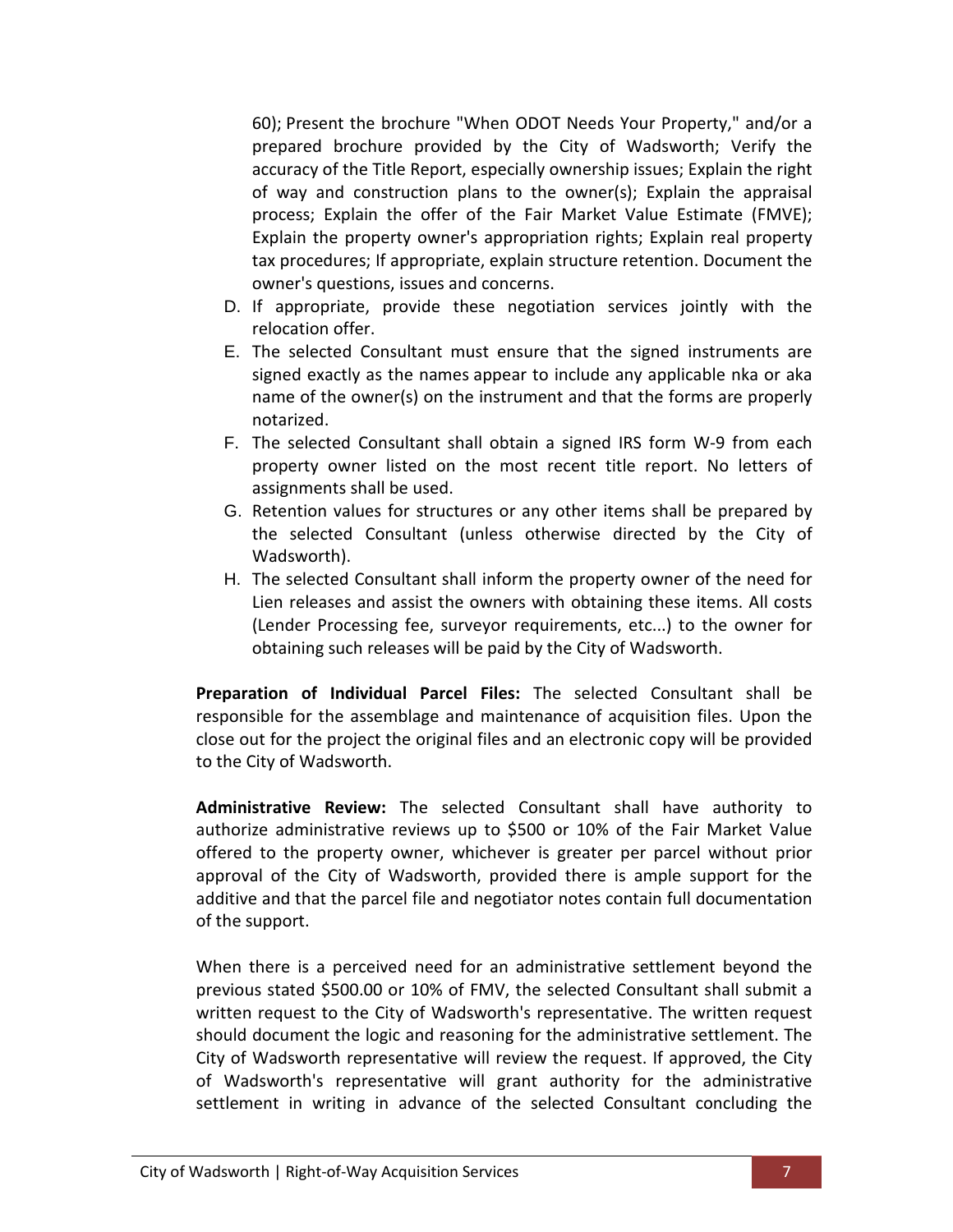negotiations. After the selected Consultant hands in the signed Contract of Sale and Purchase, the Value Analysis/RE-22 will be updated to include the administrative review. Once the Administrative Settlement is complete, the selected Consultant shall change the warranty deed or other instrument(s) to reflect the new amount

**Appropriation Coordination:** The City of Wadsworth will be the primary contact for all appropriation coordination activities. When a parcel is submitted to the City of Wadsworth for appropriation, the selected Consultant will forward the entire parcel file. Upon receipt of the appropriation parcel file from the selected Consultant, the City of Wadsworth will forward the appropriation package to the City of Wadsworth's Legal Representative for filing. Title updates will be prepared by the selected Consultant for appropriation cases on an 'if authorized' basis for additional compensation. Updates for appropriation parcels should be performed no more than seven (7) days prior to submission of an acceptable parcel file. Updates should include copies of all liens, leases, easements etc. The City of Wadsworth will be responsible for sending the Notice to Appropriate to all owners and interest holders, along with tracking the timely filing of an appropriation parcel by the City of Wadsworth's Legal Representative to ensure clearance dates are met. The selected Consultant shall submit all appropriation packages no later than the date set by the City of Wadsworth.

The selected Consultant will provide continued negotiation services after the parcel is submitted for appropriation at the direction of City of Wadsworth on an "if authorized' basis for additional compensation. The selected Consultant will remain available for consultation to the City of Wadsworth and, if authorized, the selected Consultant will provide court testimony for additional compensation. The City of Wadsworth will file the proper documentation upon receipt of a final court entry.

**Billing Packages:** The selected Consultant must submit the billing package i.e. signed parcels, appropriations, or Relocation Assistance payments, to the City of Wadsworth for review and processing. All billing requests will be reviewed and Warrants/Checks will be processed by the City of Wadsworth's personnel. In the case of signed parcels, the warrant/checks will be mailed to the selected Consultant for further processing (closing, etc.). Warrants/Checks will be issued for the agreed upon settlement for the property owner, a separate Warranty for Closing Recording and Conveyance Fees as listed on the Warrant/check Request to process this transaction with the County. In the case of appropriations, the warrant/check will be sent to the City of Wadsworth's Legal Representative to be placed on deposit with the Court. The selected Consultant shall utilize approved ODOT LPA forms when performing all right of way functions contained in this scope, excepted as indicated by the City of Wadsworth.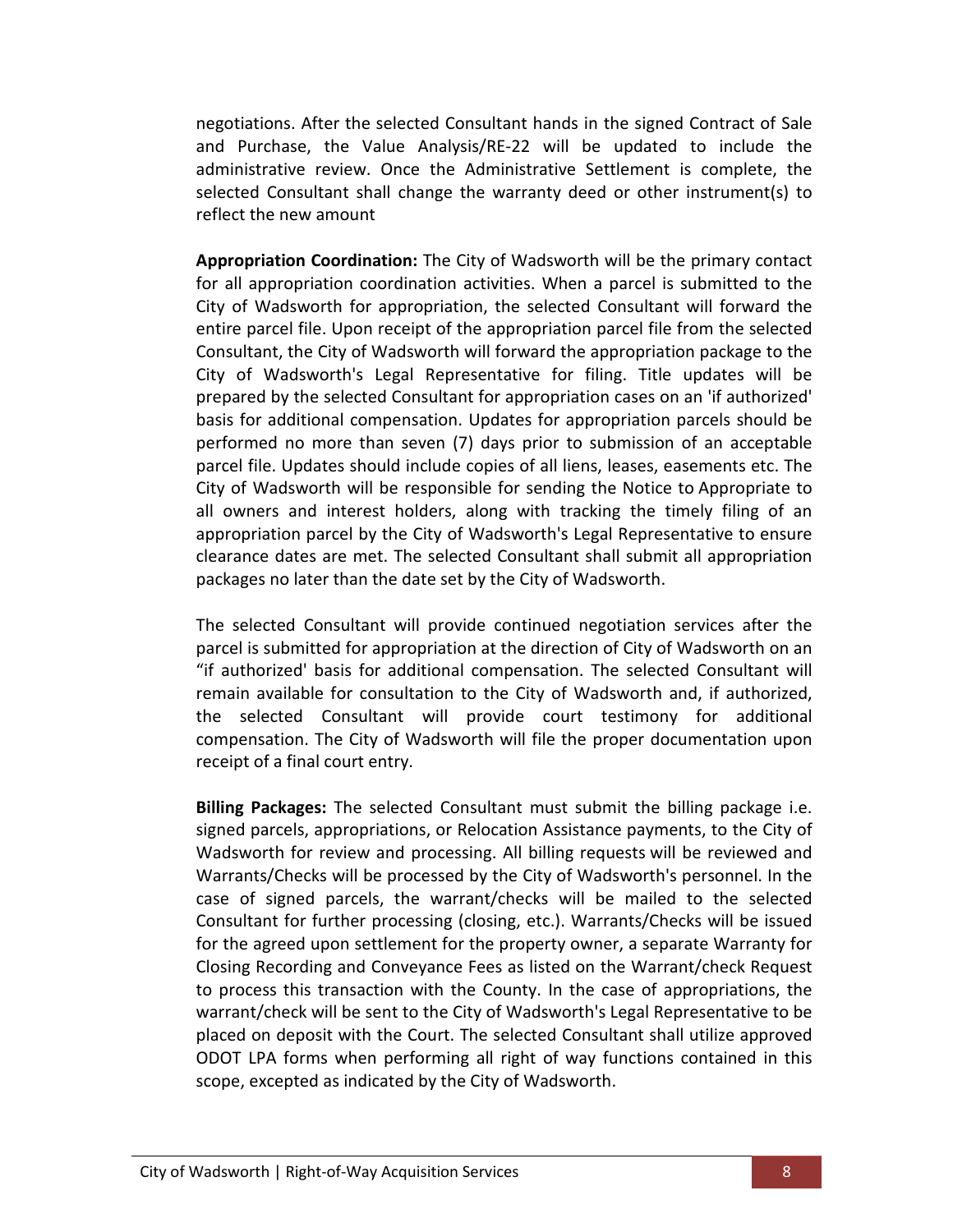**Closing:** All closing activities are the responsibility of the selected Consultant. Closing activities include to:

- A. Prepare the RE-57 and submit it to the county auditor's office for determination of pro-rated taxes and unpaid assessments. The RE-57 must be prepared such that it breaks out each City of Wadsworth's parcel designator and must always be calculated to the date the parcel is acquired.
- B. Prepare mortgage and lien releases; secure these releases on encumbered property from the property owners or the mortgage/lien holders, as early in the process as possible. Mortgage releases will not be required on parcels with an FMVE of \$5,000 or less. Mortgage releases may be waived on parcels where the appraised "After Value" of the residue is greater than principle amount of the mortgage.
- C. Conduct closings, disbursing and collecting monies as required; Assist the property owner in the execution of required instruments and forms.
- D. Secure the necessary approvals from required local agencies to permit the transfer of ownership property rights in the county auditor's office. Record the instruments and releases with the county recorders office.
- E. Deposit the pro-rated taxes with the required county office and obtain a receipt. Note: When a property is acquired in the name of the City of Wadsworth, the original instrument along with copies of the RE-57's and RE-44 and the tax paid receipts are sent to the City of Wadsworth to file for exemption. It is the City of Wadsworth's responsibility to perform this task.
- F. Monitor the property owner for compliance with performance withholding requirements on non-structure parcels involving retention of improvements, signs, etc; and pay owner and secure receipt upon property owner's compliance with requirements.
- G. Title updates required for closing are part of the closing. They will not be considered a separate pay item.
- H. After the completion of the closing process the selected Consultant shall prepare a packet for each right of way parcel and will forward it to the City of Wadsworth upon project close. This packet shall contain, as applicable, the following items:
	- a. All original correspondence relative to the closing of the parcel including, but not limited to: the property owner and the mortgage/lien holders.
	- b. Original recorded instruments and releases.
	- c. Original signed Closing and Settlement Statement (RE-44).
	- d. Warrant receipts for warrant payments and receipt for taxes/assessments.
	- e. The affidavit by seller (RE-45). An original and a title update copy of the original title with original certification that no changes have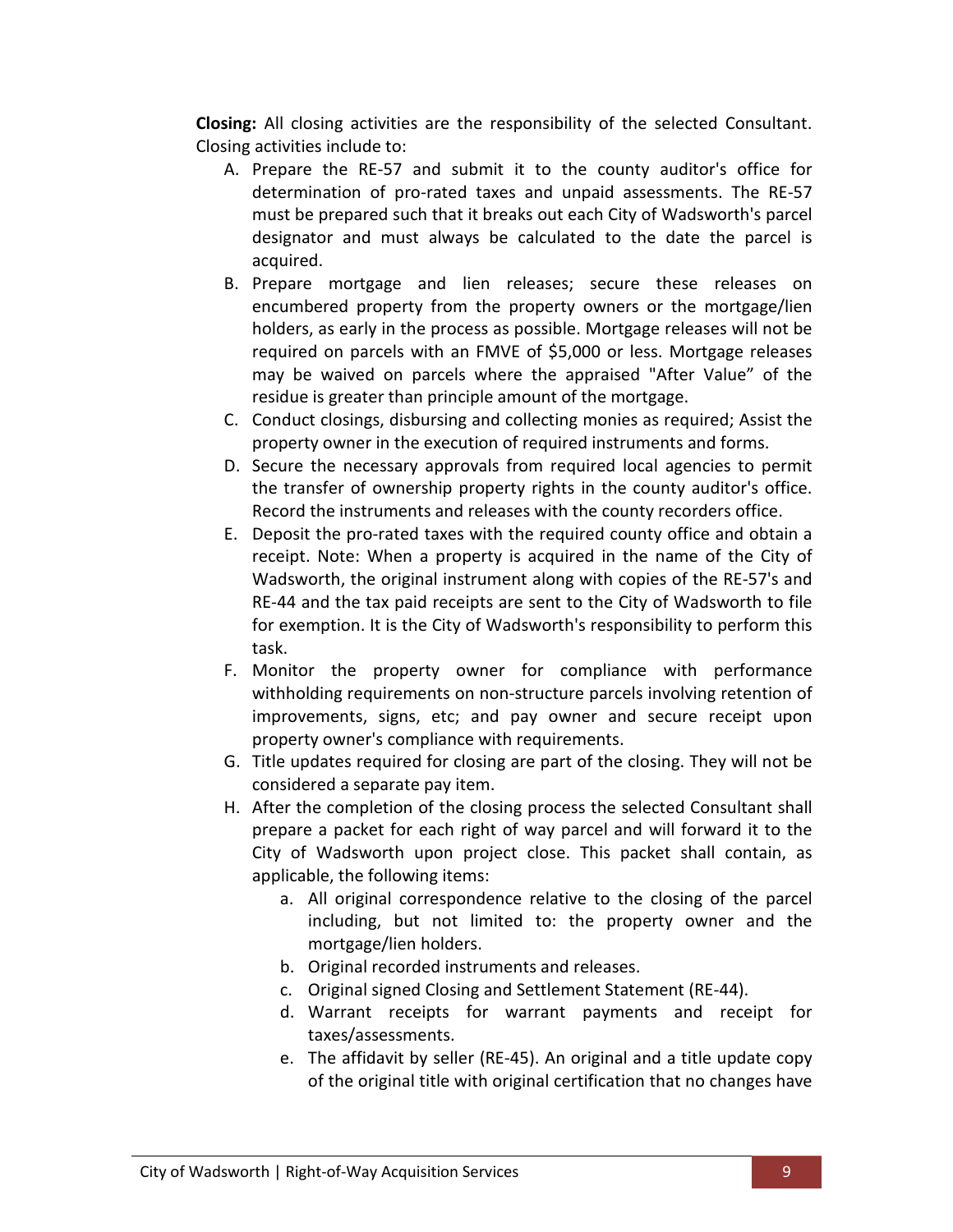occurred in the property title dated immediately before the closing of the right of way parcel.

f. The completed Auditor's estimate of prorated taxes and assessments (RE 57). Receipts for taxes and assessments from the county auditor.

**Project Certification:** The final work product may need to be certified as clear in conformance with ODOT policies and procedures, the Ohio Administrative Code, the Ohio Revised Code, Uniform Standards for Professional Appraisal Practices (USPAP), the Uniform Relocation Assistance and Real Property Acquisition Policies Act of 1970 as amended (the Uniform Act), and all other local, state and federal laws, policies, ordinances or regulations.

Deliverables: Negotiator notes; copy of the offer letter, plan summary letter and approved appraisal or the Value Analysis; signed legal instruments; property owner W-9; Complete project files; Written request for settlement greater than \$500.00 or 10% FMV; All correspondence; recorded instruments and releases; signed Closing and Settlement Statement (RE-44); warrant receipts, seller affidavit (RE-45); Auditor's estimate of prorated taxes and assessments; Project Certification.

#### **Task 5: Appraisal Review:**

A review of the valuation or appraisal prepared for each parcel to be acquired must be reviewed by an ODOT Preapproved Review Appraiser, if there is any State or Federal funds currently or could be involved in any portion of this project. All Appraisal Review work will be in conformance with the requirements of the ODOT Office of Real Estate Policies and Procedures Manual. The City of Wadsworth will be responsible for contracting this task with a separate/independent consultant for all review services. This is compliant with ODOT Policy and Procedures.

The Review Appraiser will be responsible for conducting all ODOT acquisition requirements for Review Appraisals. The selected Review Appraiser will be responsible for coordinating with the selected acquisition consultant on the proposed schedule to conclude all activities required for the Right-of-Way certification date of December 18, 2020.

Deliverables: Review Appraisal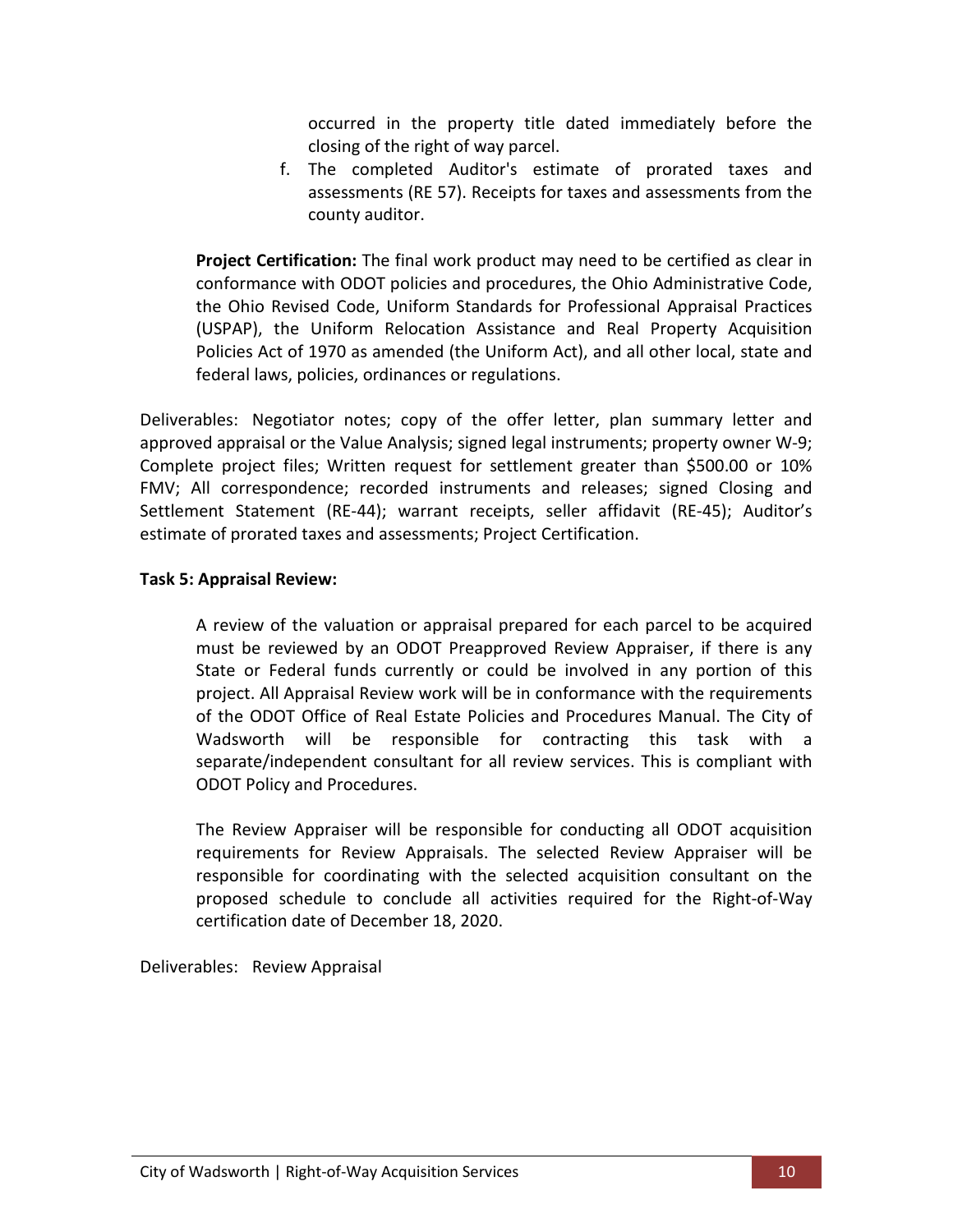# **PROPOSAL FORMAT AND REQUIREMENTS:**

The proposal shall be limited to 10 pages with a page size of 8  $\frac{y''}{x11''}$ , single space and type size shall not be less than 10 point font for each response item. Note for pagecounting purposes, a page equals a one-sided sheet. Any additional information that the consultant wishes to include that is not specifically requested should be included in an appendix to the proposal. Consultant teams are encouraged to keep the proposals brief and concise, but sufficiently detailed to allow evaluation of the study understanding and approach.

In order to simplify the evaluation process, the City is seeking proposals in the following format:

**Cover Letter (one page maximum):** The letter shall be signed by a principal or other member of the Consulting firm who is authorized to contractually bind the firm and to negotiate a contract with the City. Provide name, title, address, email, and telephone number of the authorized person and the contact, if not the same individual.

**Project Overview:** Provide a narrative description of the project based on the Scope of Work presented in the RFQ. Include any issues that you believe will require special consideration for this project. Staff will assess your understanding of all aspects of the project based on the overview.

**Description of Project Approach:** Briefly describe the project understanding and approach used by your firm. Give a brief description of issues you believe significant on this project and a brief outline of your project approach. Describe any anticipated risks of this project. Include any unique resources or practices you plan to apply to this project and discuss the strengths of your firm to complete this project. Proposals will be evaluated in part on the consultant's understanding of key issues, challenges, and technologies that may determine the success of the project. The consultant may present information in the proposal related to concepts that significantly enhance the project.

**Team Qualifications:** Brief description of qualifications, the education, geographic location, and experience of the Project lead and team assembled for this project. The Consultant shall demonstrate sufficient experience and staffing of licensed professionals (where relevant) and specialty professionals in the performance of all of the referenced Scope of Work tasks under this RFQ. Resumes or CVs should be provided in an appendix for each team member integral to the Project. A clear and comprehensive organization chart must be presented to illustrate the organization of the team and key team members. List the availability and commitment of each key team member throughout the timeline of the project. Include only those staff members who will be active members of the project team.

List all ODOT Right-of-Way Pre-qualifications for each team member presented.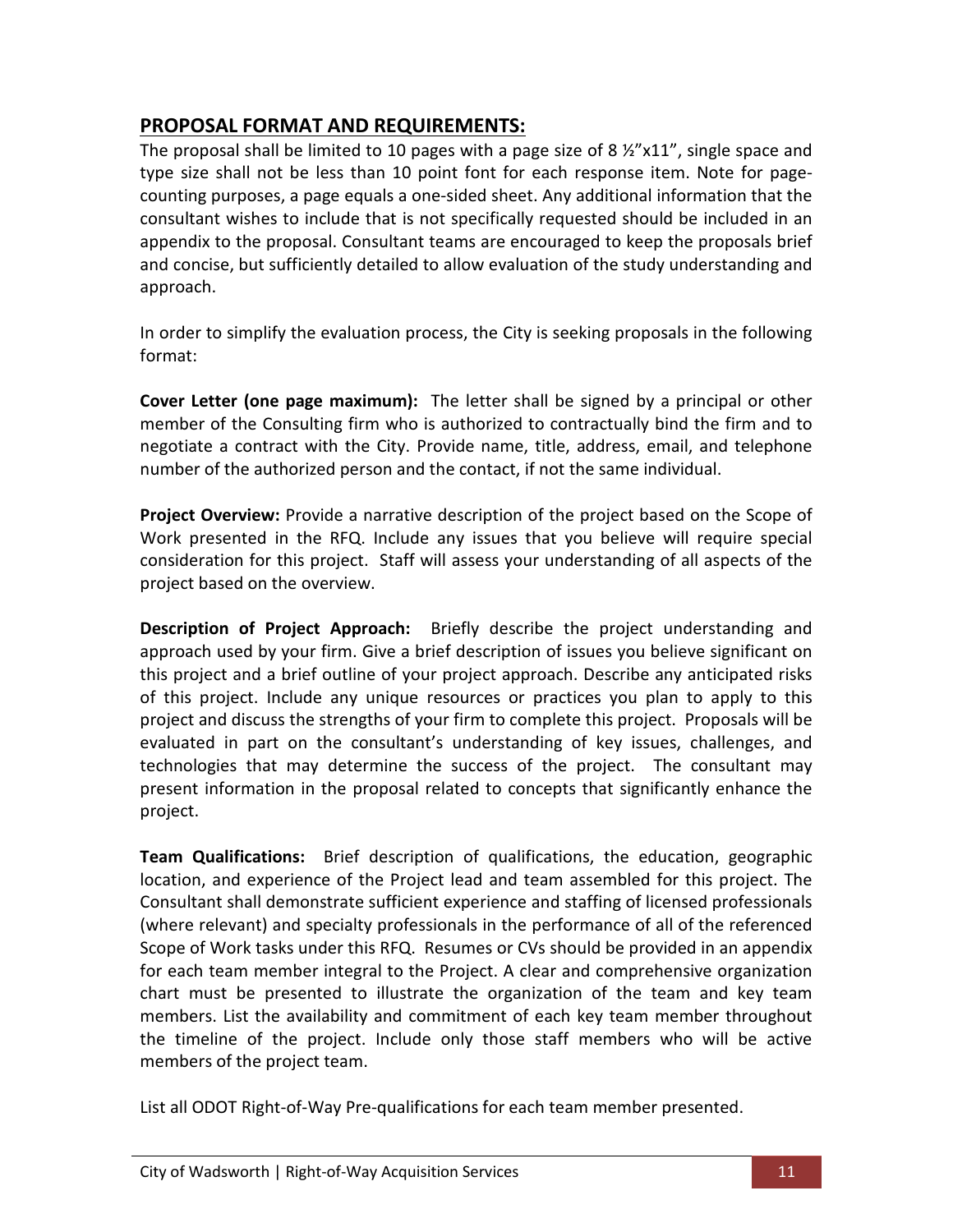Project Manager: The City expects the proposed project manager to lead the consultant project team, be the single point of accountability for project delivery, and provide the primary point of communication between the City and project team. Provide a description of the Project Manager and their qualifications for this project and a detailed list of previous projects worked on that are relevant to the project. If it is possible that more than one project manager will be assigned to various specialty areas, please provide multiple descriptions.

The responsibilities of the Project Manager are as follows.

- A. Progress Reports
- B. Coordination of deliverables and keeping projects on schedule

The Project Manager is empowered with the authority to perform the following.

- A. Expedite projects
- B. Make decisions and resolve problems
- C. Assure compliance with the ODOT Real Estate Manual.

The Project Manager will be responsible for ensuring all procedures for land acquisition for ODOT projects is followed throughout the process. The Project Manager will be responsible for establishing a schedule to meet the Right-of-Way certification date of December 18, 2020. This schedule shall account for all coordination with the selected Review Appraiser and coordinating with the City of Wadsworth on ordinances required for appropriation, if necessary.

Key Support Personnel: Provide a brief list of key personnel that will be assigned to this project. Identify their area of expertise and how they have worked with the Project Manager on previous projects.

Subconsultants: Provide any key personnel with each subconsultant to be working on this contract. Include name, location, and percentage of the work to be completed by the subconsultant.

A request to replace or substitute any key personnel or sub-contractor for any reason, shall be provided to the City at least fifteen (15) calendar days in advance of such proposed replacement or substitution and the request shall contain sufficient justification, including identification of the proposed substitute and their qualifications, in sufficient detail to permit evaluation by the City.

**Comparable Project Experience:** Briefly describe three (3) projects performed within the last ten (10) years involving similar scopes of work, particularly any work performed for government agencies of similar nature. Include the following information:

1. Description and location of related projects and year of completion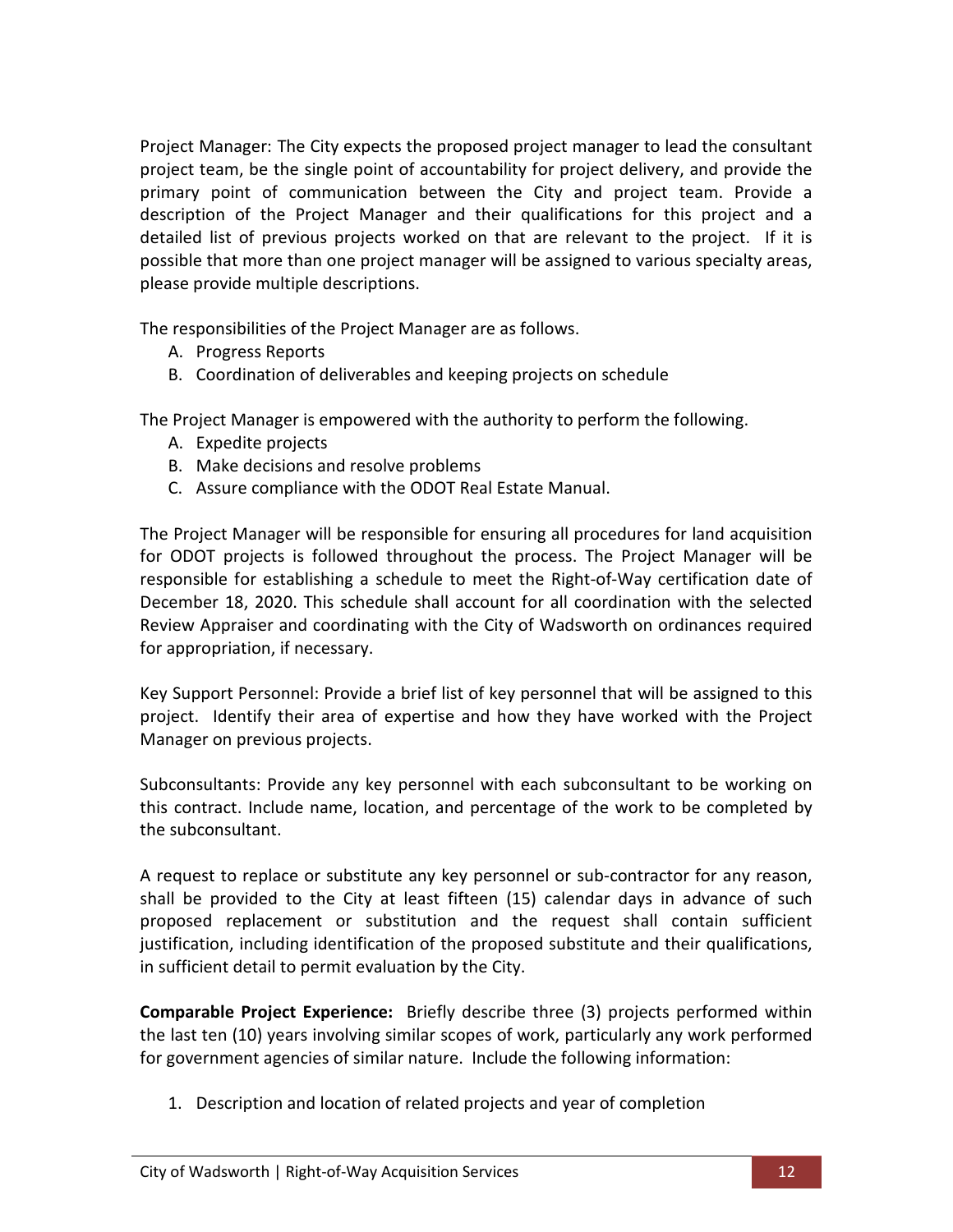- 2. Brief description of project/study and deliverables, geographic area covered under plan, and project timeline and budget. Indicate whether service met project budget and schedule.
- 3. Key personnel involved
- 4. Client name, contact person, physical address, email address, and telephone number.

**Proposed Project Schedule:** The City of Wadsworth is required to submit the Right-of-Way certification to ODOT on Decemeber 18, 2020. All aspects of the acquisition process, including appropriation, are to be complete by this time. The Consultant shall submit a proposed schedule to complete the entire project within this time period or earlier. The project schedule shall address the proposed scope of work and any recommended additional tasks and include an approximate timeline for completing each of the individual tasks and deliverables for that task as described in the scope of work. Demonstrate your project team's capability of timely response and ability to meet milestones. Include the anticipated level of effort for each task outlined in the scope of services.

| <b>Task</b><br><b>Number</b> | <b>Task Name</b>                 | <b>Approx. Schedule</b><br><b>Dates</b> | <b>Level of Effort</b><br>(hours) |
|------------------------------|----------------------------------|-----------------------------------------|-----------------------------------|
| 1                            | <b>Project Management</b>        |                                         |                                   |
| 2                            | Legal Instruments and Title Work |                                         |                                   |
| 3                            | Appraisal                        |                                         |                                   |
| 4                            | <b>Acquisition Services</b>      |                                         |                                   |
| 5                            | Allowances                       |                                         |                                   |
|                              | ΤΟΤΑL                            |                                         |                                   |

#### **Right-of-Way Acquisition Services**

#### **Review Appraisal Services**

| Task<br><b>Number</b> | <b>Task Name</b> | <b>Approx. Schedule</b><br><b>Dates</b> | Level of Effort<br>(hours) |
|-----------------------|------------------|-----------------------------------------|----------------------------|
|                       | Review Appraisal |                                         |                            |
|                       | <b>TOTAL</b>     |                                         |                            |

# **INSTRUCTIONS TO PROPOSERS:**

Proposals must be received no later than 3:00 p.m. EST, Friday, July 31, 2020.

Four (4) hard copies and one electronic copy shall be submitted.

Proposals are to be addressed to Wadsworth City Engineer, City of Wadsworth, City Hall, 120 Maple Street, Wadsworth, Ohio 44281.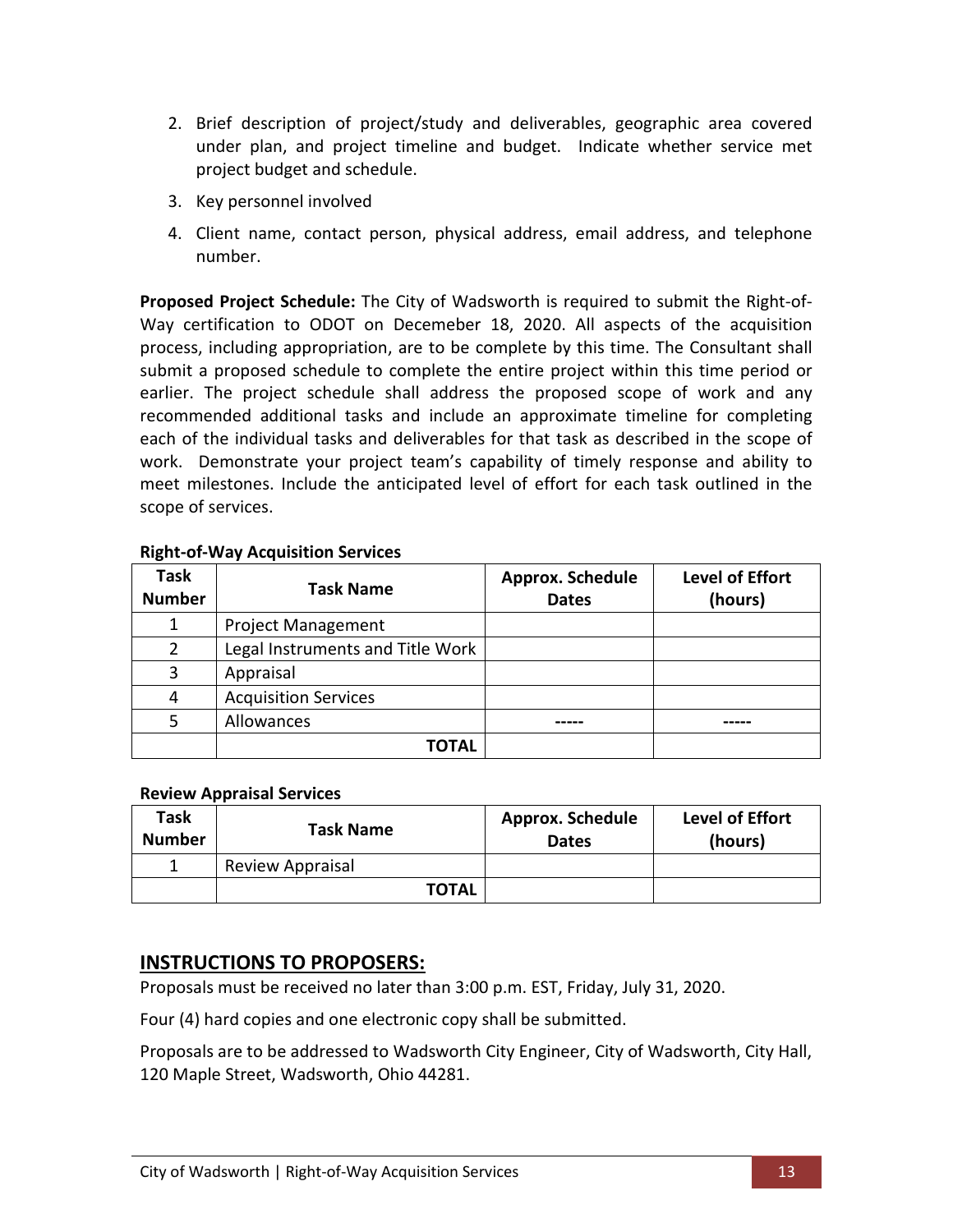Please direct all inquiries to Jim Bozigar, at [jbozigar@wadsworthcity.org](mailto:vmccauley@wadsworthcity.org) by July 29, 2020. Relevant questions and answers will be posted on the City's website.

## **SELECTION PROCESS:**

Upon completion of the scoring and ranking of the written submittals, the City will select two consultants. One consultant will be selected to perform the following: Project Management for Right of Way Acquisition Services; Title Research; Value Analysis; Appraisal; Negotiation; Closing. The other consultant will be selected to perform the following: Appraisal Review.

The City reserves the right to reject any or all proposals and to waive any and all irregularities to choose the firm which, in the City's opinion, best serves the City's interests.

## **SELECTION CRITERIA:**

Proposal will be evaluated based on completeness of the items identified in this RFQ and the extent to which the Consultant is likely to be able to achieve the desired results. Proposals will be evaluated based on the following criteria.

| <b>Proposal Section</b>                    | <b>Available Points</b> |  |
|--------------------------------------------|-------------------------|--|
| <b>Project Understanding</b>               | 10                      |  |
| Project Approach                           | 20                      |  |
| <b>Project Manager Qualifications</b>      | 20                      |  |
| <b>Team Qualifications</b>                 | 20                      |  |
| Comparable Project Experience              | 20                      |  |
| Proposed Project Schedule, Level of Effort | 10                      |  |
| <b>Understanding and Availability</b>      |                         |  |
| <b>Total</b>                               | 100                     |  |

# **CONSULTANT SELECTION SCHEDULE:**

A following schedule has been established for conducting this consultant selection process. The City reserves the right, however, to modify this schedule at any time.

| Proposals Due                                    | July 31, 2020     |
|--------------------------------------------------|-------------------|
| <b>Consultant Selections</b>                     | August 7, 2020    |
| <b>Consultants Anticipated PO and Start Date</b> | August 11, 2020   |
| Project Deadline                                 | December 18, 2020 |

# **ATTACHMENTS or LINKS:**

Right-of-Way Plan